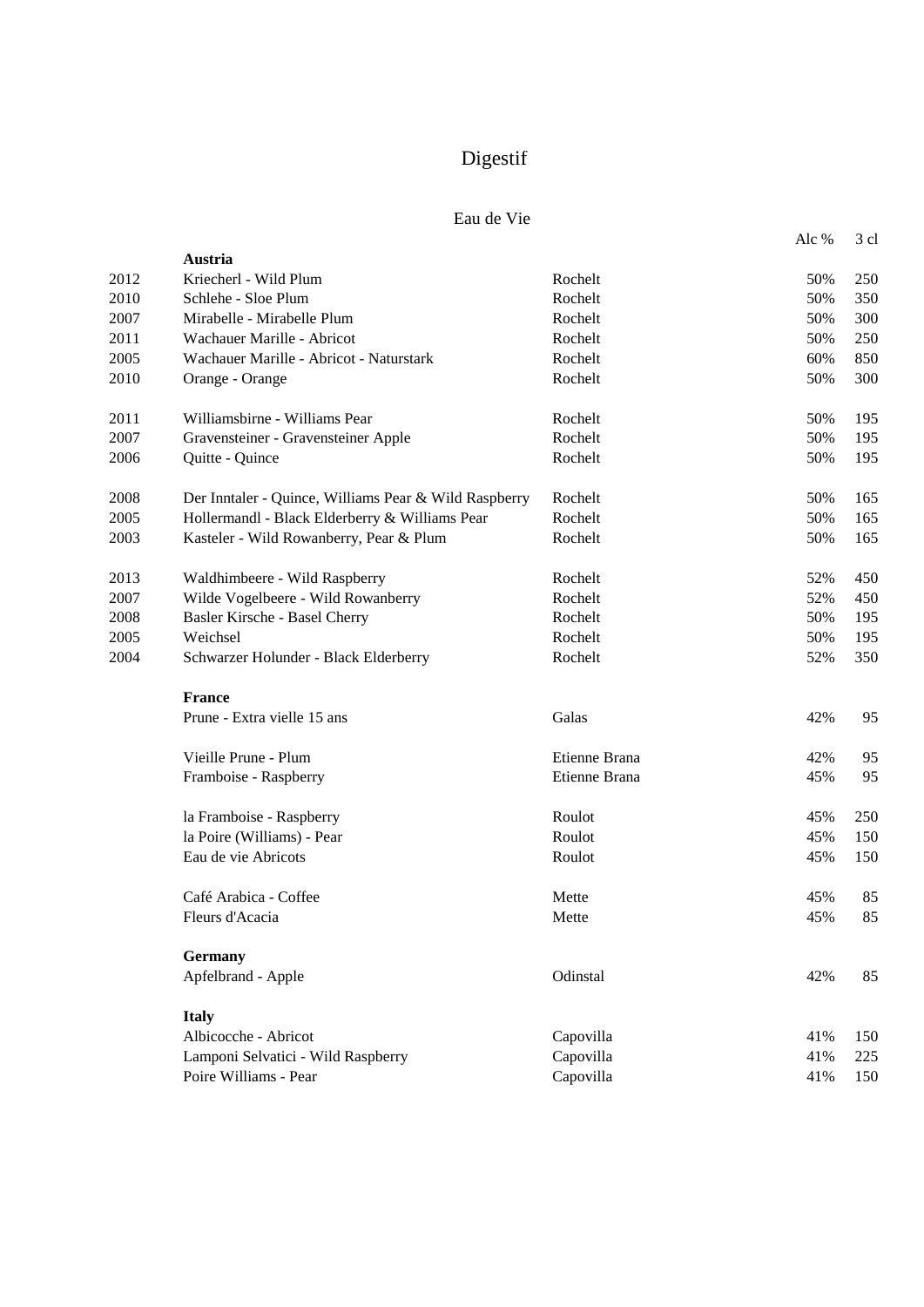#### Calvados

|          |                                         | Calvauos                 |       |      |
|----------|-----------------------------------------|--------------------------|-------|------|
|          |                                         |                          | Alc % | 3 cl |
|          | <b>Domfrontais</b>                      |                          |       |      |
| ***      | <b>Trois Etoiles</b>                    | Dider Lemorton           | 40%   | 75   |
| 15 years | Hors d'Age                              | Dider Lemorton           | 40%   | 150  |
| 30 years | Grande Réserve                          | Dider Lemorton           | 40%   | 265  |
| 1996     | Hors d'Age                              | Dider Lemorton           | 40%   | 200  |
|          | Hors D'age                              | Comte de Louis Lauriston | 42%   | 200  |
|          | 20 ans                                  | Comte de Louis Lauriston | 42%   | 250  |
|          | Pays d'Auge                             |                          |       |      |
|          | Privilège                               | Adrien Camut             | 41%   | 125  |
|          | 12 ans                                  | Adrien Camut             | 41%   | 150  |
|          | 18 ans                                  | Adrien Camut             | 41%   | 175  |
|          | Réserve de Semainville                  | Adrien Camut             | 41%   | 200  |
|          | Réserve d'Adrien                        | <b>Adrien Camut</b>      | 41%   | 300  |
|          | Pays d'Auge                             | Le Père Jules            | 41%   | 150  |
|          | Pays d'Auge - 20 ans                    | Le Père Jules            | 41%   | 150  |
|          | Pays d'Auge - 30 ans                    | Le Père Jules            | 41%   | 400  |
|          | Pays d'Auge - 40 ans                    | Le Père Jules            | 41%   | 500  |
|          |                                         | Armagnac                 |       |      |
|          | <b>Bas-Armagnac</b>                     |                          |       |      |
| $20$ ans |                                         | Galas                    | 40%   | 100  |
| 18 ans   | Ugni Blanc                              | Galas                    | 48%   | 200  |
| 18 ans   | Baco                                    | Galas                    | 47%   | 200  |
| 1939     |                                         | Galas                    | 40%   | 2500 |
| 1962     | Chateau de Gaube                        | Darozze                  | 41%   | 550  |
|          |                                         | Cognac                   |       |      |
|          | <b>Borderies</b>                        |                          |       |      |
| XO       | G&A                                     | <b>Maison Ferrand</b>    | 43%   | 150  |
|          | Cordon Bleu                             | Martell                  | 40%   | 350  |
|          | <b>Grande Champagne</b>                 |                          |       |      |
| 1983     | Fin Bois                                | Jean Grosperrin          | 47%   | 300  |
| 1973     | Grande Champagne                        | Jean Grosperrin          | 50%   | 400  |
|          | Hors d'Age Vieux Cognac - 40+ Years Old | Michel Forgeron          | 50%   | 350  |
| 1984     | Barrique                                | Michel Forgeron          | 56%   | 400  |
| 1979     | Barrique                                | Michel Forgeron          | 54%   | 400  |
| 1960     | Barrique                                | Michel Forgeron          | 50%   | 500  |
|          |                                         |                          |       |      |

1902-1904 Heritage Madame Paul Ragnaud - Hors d'Age Ragnaud-Sabourin 41% 650 Hors d'Age Le Paradis Heritage Gaston Briand - 100-140 Years Old Ragnaud-Sabourin 41% 995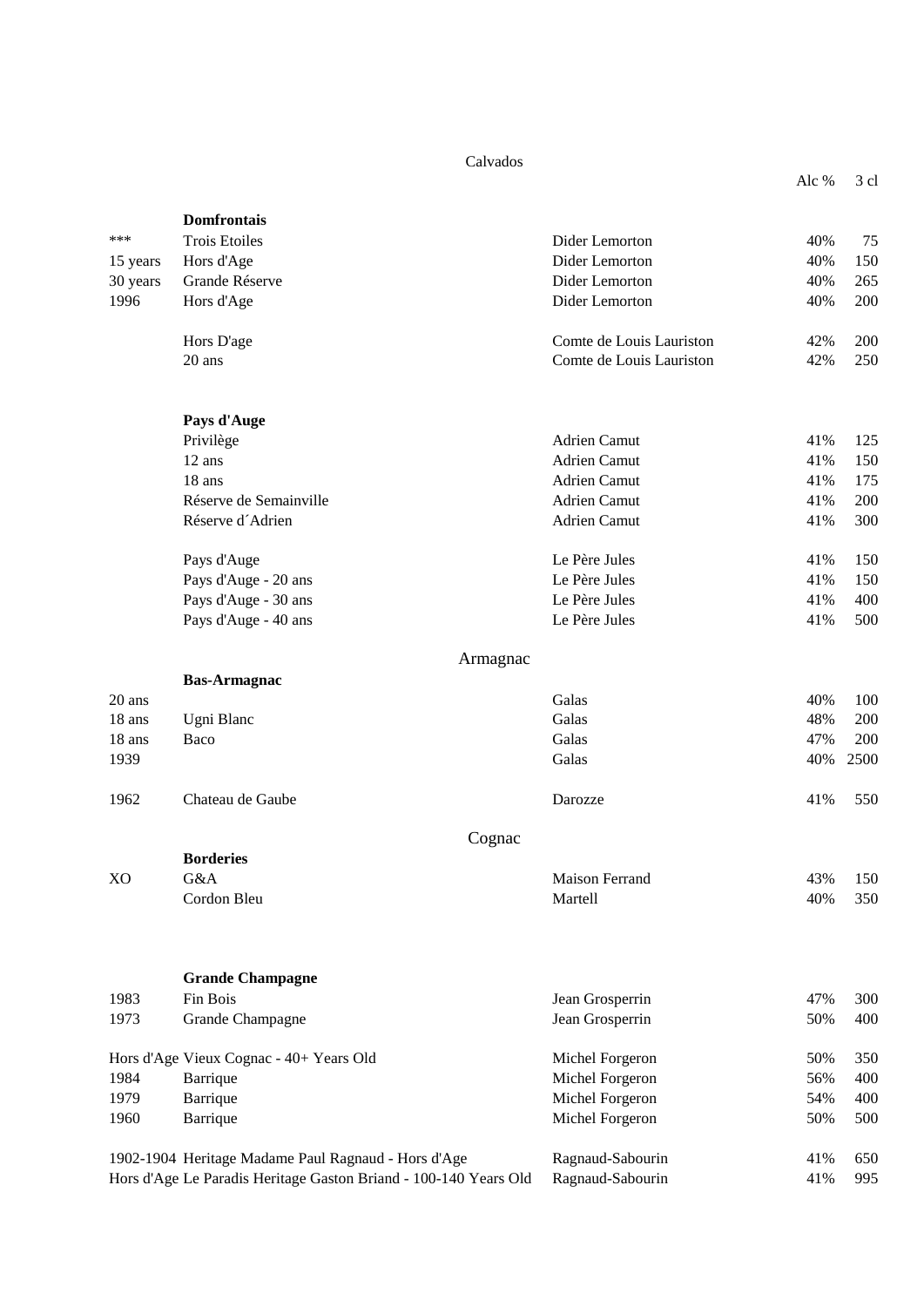|       |                              |         |                                | Alc % | 3 cl |
|-------|------------------------------|---------|--------------------------------|-------|------|
| 1997  | Fine de Bourgogne            |         | Amiot-Servelle                 | 45%   | 250  |
|       | Fine de Bourgogne            |         | Domaine Comte Georges de Vouge | 45%   | 250  |
|       | Fine du Jura "Carmina"       |         | Les Dolomies                   | 54%   | 150  |
|       |                              | Marc    |                                |       |      |
|       | Marc de Champagne            |         | André Beaufort                 | 44%   | 145  |
|       | Marc de Irouléguy            |         | Etienne Brana                  | 44%   | 95   |
|       | Marc de Bourgogne            |         | Domaine Comte Georges de Vouge | 45%   | 250  |
| 2000  | Marc de Bourgogne            |         | <b>Maison Trenel</b>           | 45%   | 300  |
|       | Marc de Gewurstraminer       |         | <b>KB</b>                      | 45%   | 250  |
|       |                              | Mark    |                                |       |      |
|       | Mark                         |         | Vejrhøj                        | 45%   | 95   |
|       |                              | Grappa  |                                |       |      |
|       | Moscato Giallo               |         | Capovilla                      | 41%   | 125  |
|       | Amarone                      |         | Capovilla                      | 41%   | 125  |
|       | Dedicate al padre            |         | Marolo                         | 60%   | 100  |
| 2008  | Dedicate al padre Vendemmia  |         | Marolo                         | 45%   | 200  |
|       | Barbaresco                   |         | Marolo                         | 44%   | 125  |
| 1983  | <b>Barolo</b>                |         | Marolo                         | 50%   | 300  |
| 1987  | Barolo                       |         | Marolo                         | 44%   | 300  |
|       | <b>Bianca</b>                |         | Levi                           | 45%   | 150  |
|       | Moscato                      |         | Levi                           | 40%   | 150  |
|       | Camomilla                    |         | Levi                           | 40%   | 150  |
|       | Di Tutte le Donne Selvatiche |         | Levi                           | 45%   | 195  |
|       | Barbaresco                   |         | Levi                           | 45%   | 195  |
|       | <b>Barolo</b>                |         | Levi                           | 42%   | 195  |
|       | Ambrata                      |         | Levi                           | 50%   | 195  |
|       |                              | Tequila |                                |       |      |
|       | Blanco                       |         | Don Julio                      | 40%   | 150  |
|       | <b>Blanco</b>                |         | Ocho                           | 40%   | 170  |
|       | Blanco                       |         | Caballito Cerrero              | 46%   | 225  |
|       | Repasado                     |         | Patron                         | 40%   | 200  |
|       | Repasado                     |         | Tapatio                        | 38%   | 215  |
|       |                              | Mezcal  |                                |       |      |
| Añejo |                              |         | Ilegal                         | 40%   | 225  |
|       | Single Village "Tobala"      |         | Del Maguey                     | 45%   | 185  |
|       | Single Village "Chichicapa"  |         | Del Maguey                     | 46%   | 185  |
|       | Single Village "Barril"      |         | Del Maguey                     | 49%   | 185  |

Fine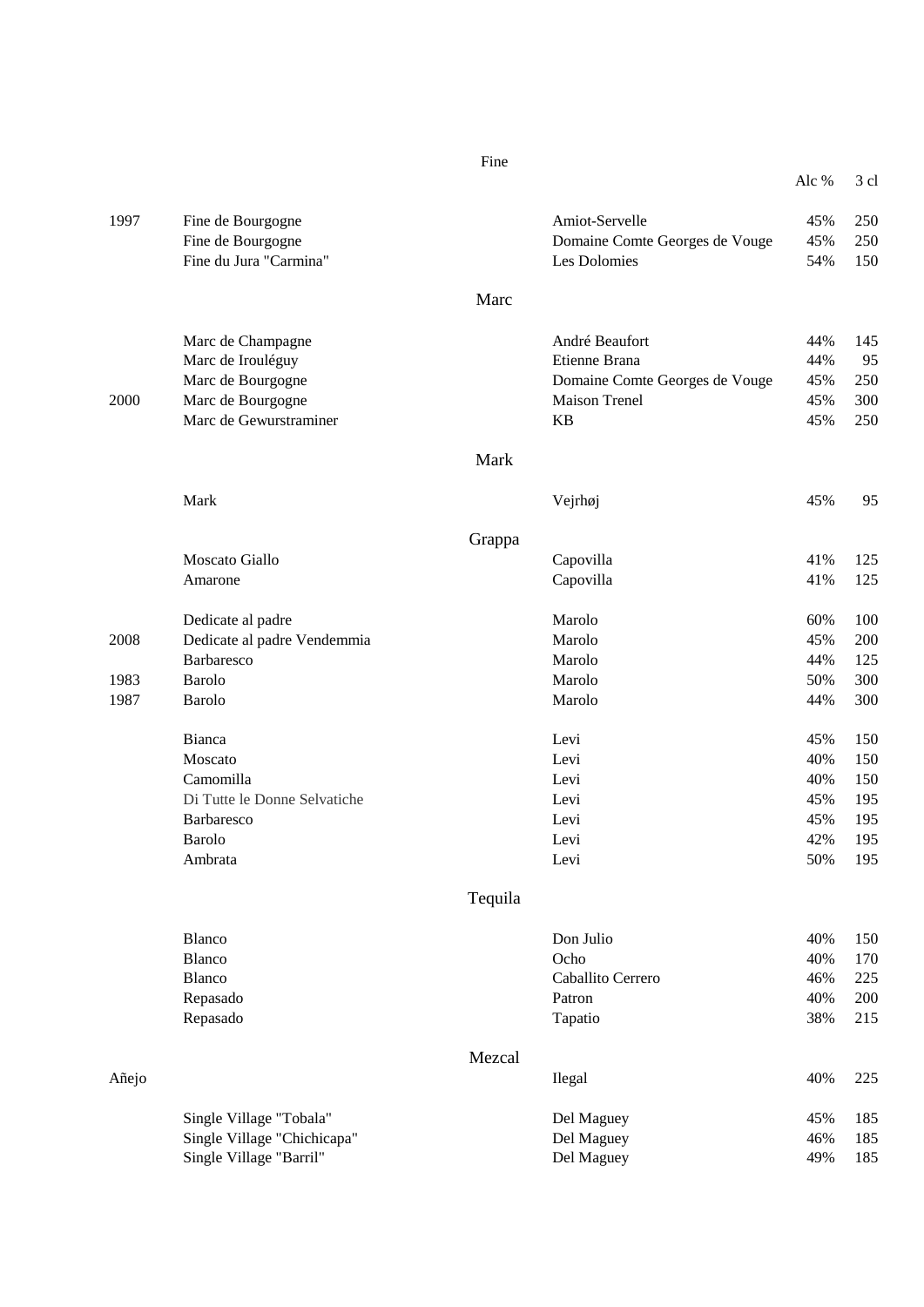|          |                                               | Rum     |                       |       |      |
|----------|-----------------------------------------------|---------|-----------------------|-------|------|
|          |                                               |         |                       | Alc % | 3 cl |
| 16 years | <b>Dominican Republic</b><br>RDV2 Single cask |         | <b>CDI</b>            | 62%   | 150  |
|          | <b>Martinique</b>                             |         |                       |       |      |
| 1999     | Rhum Vieux Agricole Millésimé                 |         | Rhum J.M              | 42%   | 300  |
|          | Guyana                                        |         |                       |       |      |
| 2007     | Porto Cask finish                             |         | <b>CDI</b>            | 62%   | 200  |
|          | 21 years                                      |         | El Dorado             | 43%   | 200  |
|          | <b>Trinidad</b>                               |         |                       |       |      |
| 2008     | Trinidad Ten Cane Distillery                  |         | <b>CDI</b>            | 61%   | 300  |
|          | <b>Jamaica</b>                                |         |                       |       |      |
| 2012     | <b>Cask #83</b>                               |         | <b>CDI</b>            | 65%   | 200  |
| 1998     | 18 years Single Cask "Sauternes Finish"       |         | Plantation            | 45%   | 350  |
| 8 years  |                                               |         | Hampden               | 46%   | 200  |
|          | <b>HLCF</b> Classic                           |         | Hampden               | 60%   | 300  |
|          | Cuba                                          |         |                       |       |      |
| 15 years |                                               |         | <b>Edmundo Dantes</b> | 40%   | 165  |
| 18 years | CSS7 Single cask                              |         | <b>CDI</b>            | 59%   | 250  |
|          | Limited Collection Tributo 2017               |         | Havana Club           | 40%   | 300  |
|          | Venezuela                                     |         |                       |       |      |
| Añejo    | Reserva Privada "21"                          |         | Carúpano              | 40%   | 100  |
|          | Colombia                                      |         |                       |       |      |
| 1977     | Dictadore 2 Masters "Tokaji Aszu"             |         | 2 Masters             | 46%   | 800  |
|          | Guatamala                                     |         |                       |       |      |
| XO       |                                               |         | Ron Zacapa            | 40%   | 450  |
|          | Barbados/Guyana/Jamaica                       |         |                       |       |      |
|          |                                               |         | <b>Black Tot</b>      | 46%   | 100  |
|          | Last Consignment                              |         | <b>Black Tot</b>      | 54%   | 950  |
|          |                                               | Clairin |                       |       |      |
|          | Haiti                                         |         |                       |       |      |
|          | Clairin Vaval                                 |         | Arawaks               | 49%   | 95   |
|          |                                               | Cachaça |                       |       |      |
|          | <b>Brasil</b>                                 |         |                       |       |      |
|          | Abelha Organic                                |         | Abelha                | 40%   | 100  |
|          | Fio de bigade                                 |         | Germana               | 40%   | 100  |
|          | Ypioca Cachaca                                |         | Ouro Bast             | 38%   | 100  |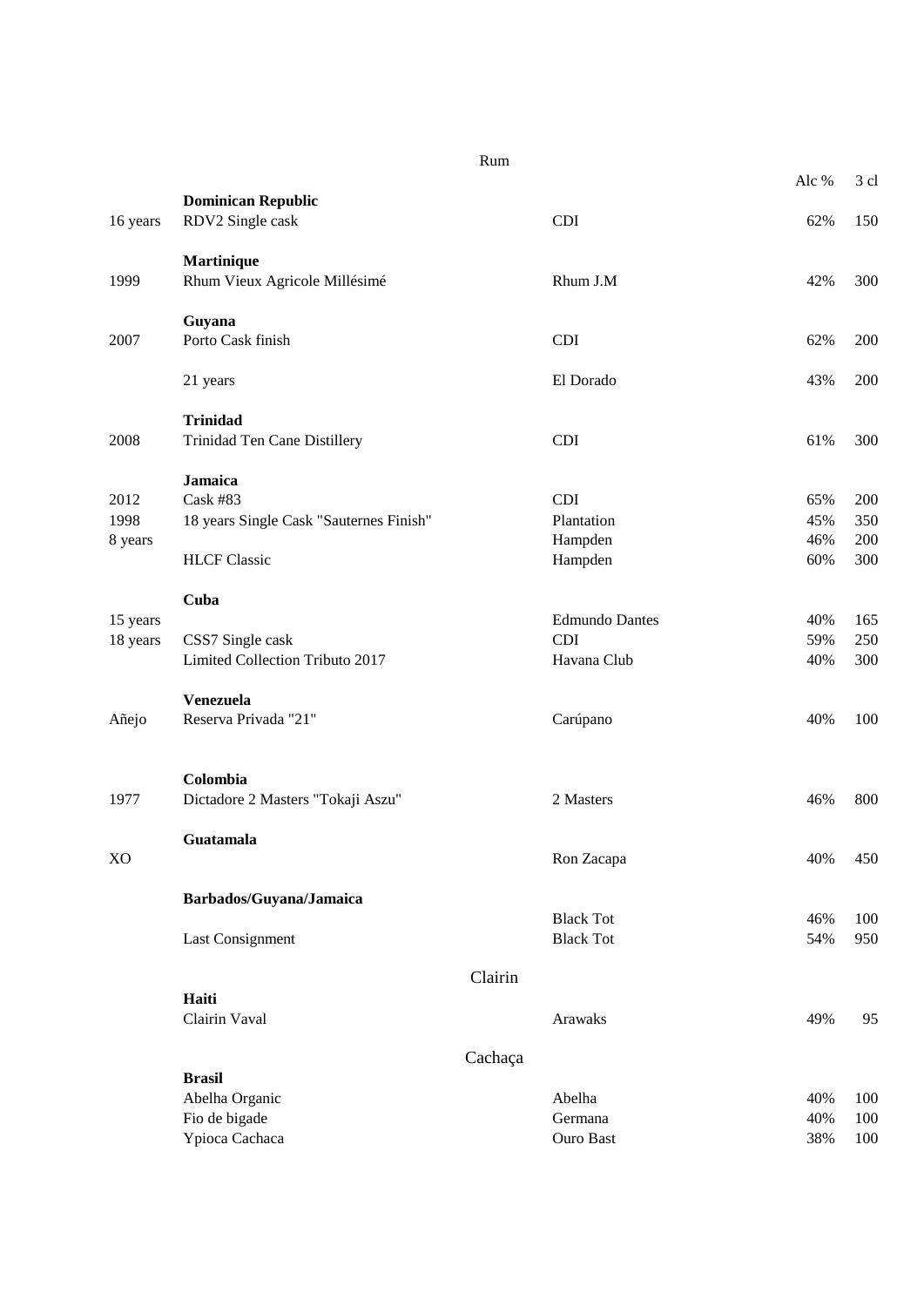|          | Whisky                                          |                              |       |      |
|----------|-------------------------------------------------|------------------------------|-------|------|
|          |                                                 |                              | Alc % | 3 cl |
|          | <b>Denmark</b>                                  |                              |       |      |
|          | Whisky Raw 2020                                 | Copenhagen Distillery        | 61%   | 350  |
|          | Whisky Rare 2020                                | Copenhagen Distillery        | 49%   | 450  |
|          | Whisky First Edition nr.91                      | <b>Copenhagen Distillery</b> | 49%   | 1500 |
|          | Whisky First Edition nr.92                      | <b>Copenhagen Distillery</b> | 49%   | 1500 |
|          | Whisky First Edition nr.95                      | Copenhagen Distillery        | 49%   | 1000 |
|          | <b>Scotland</b>                                 |                              |       |      |
|          | "Enlightment" Blended Malt Scotch Whisky        | Compass Box                  | 46%   | 100  |
|          | Hedonism "The Muse" Blended Grain Scotch Whisky | Compass Box                  | 53%   | 325  |
|          | <b>Island</b>                                   |                              |       |      |
| 18 years | "Viking Pride" Single Malt                      | <b>Highland Park</b>         | 43%   | 185  |
| 1987     | <b>Highland Park</b>                            | Gordan & Macphail            | 43%   | 400  |
|          | Highland                                        |                              |       |      |
| 15 years | Single Malt                                     | Dalwhinnie                   | 43%   | 95   |
| 14 years |                                                 | Oban                         | 43%   | 350  |
| 18 years |                                                 | Glenmorangie                 | 43%   | 300  |
| 18 years | "Sherry Oak" Single Malt                        | Macallan                     | 43%   | 550  |
| 25 years | "Fine Oak" Single Malt                          | Macallan                     | 43%   | 700  |
|          |                                                 |                              |       |      |
|          | <b>Speyside</b>                                 |                              |       |      |
| 21 years | Mortlach                                        | Gordon & Macphail            | 43%   | 250  |
| 15 years | Linkwood Single Malt                            | Gordon & Macphail            | 43%   | 100  |
| 25 years | Linkwood Single Malt                            | Gordon & Macphail            | 43%   | 300  |

| 17 years | Dobbelwood                | The Belvenie   | 43% | 250 |
|----------|---------------------------|----------------|-----|-----|
| 1990     | "Macallan" Single Malt    | Murray McDavid | 42% | 245 |
| 1980     | "Glenturret" Single Malt  | Murray McDavid | 47% | 250 |
| 1968     | "Caperdonich" Single Malt | Murray McDavid | 46% | 575 |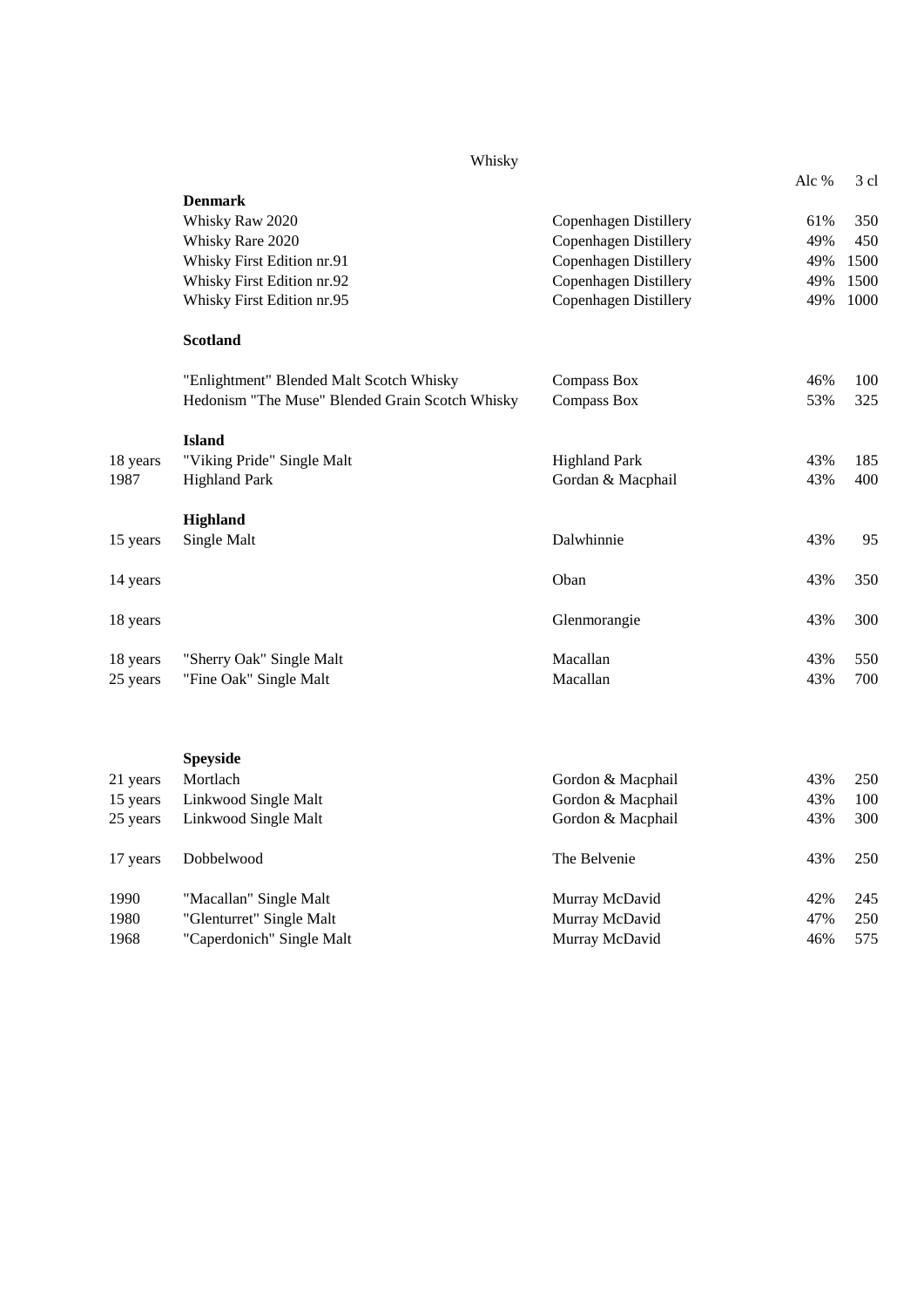## Whisky

|                      |                                                 |                                 | Alc % | 3 cl |
|----------------------|-------------------------------------------------|---------------------------------|-------|------|
|                      | <b>Islay</b>                                    |                                 |       |      |
| 16 years             | Single Malt                                     | Lagavulin                       | 43%   | 125  |
| 10 years             | Single Malt                                     | Ardberg                         | 46%   | 95   |
|                      | "Uigeadail" Single Malt                         | Ardberg                         | 54%   | 125  |
| 1975                 | Single Malt                                     | Ardberg                         | 54%   | 1100 |
| 24 years             | 2nd Release Single Malt                         | Port Ellen                      | 59%   | 525  |
| 24 years             | 3nd Release Single Malt                         | Port Ellen<br>Port Ellen        | 57%   | 525  |
| 29 years             | 8th Release Single Malt                         |                                 | 55%   | 650  |
|                      | Campbeltown<br>Denmark Single Cask              |                                 | 52%   | 350  |
| 17 years<br>21 years | Single Malt                                     | Springbank<br>Springbank        | 46%   | 500  |
|                      |                                                 |                                 |       |      |
|                      | <b>Ireland</b>                                  |                                 |       |      |
| 21 years             | Single Pot Still                                | Redbreast                       | 46%   | 285  |
|                      | American Bourbon Cask "Barry Crockett Legacy"   | Midleton                        | 46%   | 295  |
|                      | <b>Great Britain</b>                            |                                 |       |      |
|                      | Ex-Bourbon Oak Casks                            | <b>Bimber London Whiskey</b>    | 46%   | 285  |
|                      | Japan<br>"Double Distilleries" Pure Malt Whisky | Ichiro's Malt                   | 46%   | 200  |
|                      | "Mizunara Wood Reserve" Pure Malt Whisky        | Ichiro's Malt                   | 46%   | 225  |
| 10 years             | Yoichi                                          | Nikka                           | 45%   | 250  |
|                      | U.S.A                                           |                                 |       |      |
| 10 years             | Kentucky Straight Bourbon "Eagle Rare"          | <b>Buffalo Trace Distellery</b> | 45%   | 150  |
|                      | <b>Bookers' Small Batch Bourbon</b>             | Jim Beam                        | 64%   | 185  |
|                      | Jack Daniels "Silver select, single barrel"     | <b>Jack Daniels</b>             | 50%   | 250  |
|                      | Double Rye!                                     | <b>High West</b>                | 46%   | 150  |
| 1987                 | 20 years Special Reserve                        | Hirsch                          | 48%   | 300  |
|                      | Pot Still Bourbon Reserve                       | Willet                          | 43%   | 150  |
| 2 years              | Small Batch Straight Rye                        | Willet                          | 55%   | 125  |